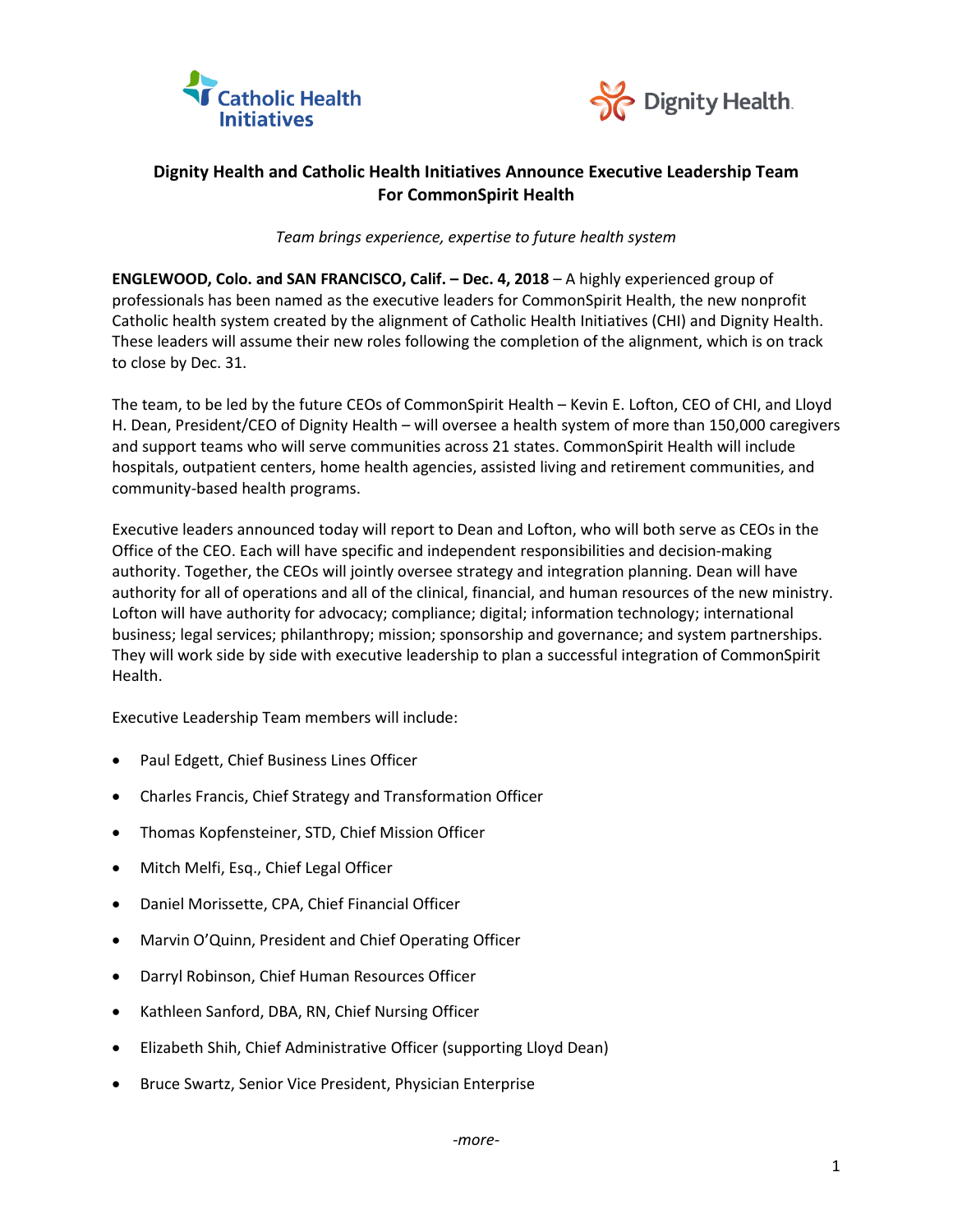



- Patricia Webb, Chief Administrative Officer (supporting Kevin Lofton)
- Robert Wiebe, MD, Chief Medical Officer
- Deanna Wise, Chief Information Officer

"Today is a major milestone in creating a national ministry that will serve the common good in exciting new ways," said Lofton. "These executives will promote and lead a culture of collaboration, excellence, and inclusiveness for our employees, so that CommonSpirit Health can provide the best possible care – including a more personal, friendly, and efficient health experience for our patients and customers. Lloyd and I are confident that with their leadership, we will move forward together to provide exceptional care and create healthier communities."

"Kevin and I have carefully selected leaders with the skills and vision needed to make CommonSpirit Health a national health system that will transform care as we know it today for our patients and the communities we serve," said Dean. "This monumental opportunity will help us create better health care access for more Americans through innovative delivery models that will serve patients where and how they need care the most. We recognize this is also a tremendous responsibility, but one necessary to support a better health care future for everyone."

Dean, Lofton, and the new executive leaders will focus on achieving success in five key areas:

- Expanding clinical expertise across the system in primary, acute, and specialty care, and focusing on care for patients with chronic, complex conditions;
- Accelerating the shift toward providing services outside of hospitals to homes, the community and online;
- Investing in technologies that make care more convenient and personal;
- Addressing the underlying causes of poor health such as homelessness, addiction, and violence, and advocating for policies that improve health outcomes for the most vulnerable members of our communities; and
- Retaining and recruiting a highly-skilled and dedicated work force where people embrace service to others and experience a personal and professional fulfillment in their work.

Catholic Health Initiatives and Dignity Health signed a definitive agreement to join their ministries on Dec. 7, 2017. Since then, the organizations have been planning integration efforts for the new system, which will have its national office in Chicago. On Oct. 16, 2018 the Board of [Stewardship](https://www.advancinghealthcaretogether.org/newsroom/2018/10/selection-board-stewardship-trustees-new-system-announced-dignity-health-catholic-health-initiatives/) Trustees for CommonSpirit Health was selected and announced, followed by the announcement of the new system name, [CommonSpirit](https://www.advancinghealthcaretogether.org/newsroom/2018/11/commonspirit-health-chosen-name-new-system-created-alignment-catholic-health-initiatives-dignity-health/) Health, on Nov. 15, 2018.

## **About Catholic Health Initiatives**

Catholic Health Initiatives, a nonprofit, faith-based health system formed in 1996 through the consolidation of four Catholic health systems, expresses its mission each day by creating and nurturing healthy communities in the hundreds of sites across the nation where we provide care. One of the nation's largest nonprofit health systems, Englewood, Colo.-based CHI operates in 18 states and comprises 101 hospitals, including two academic health centers; major teaching hospitals and 30 criticalaccess facilities; community health-services organizations; accredited nursing colleges; home-health agencies; living communities; and other facilities and services that span the inpatient and outpatient continuum of care. In fiscal year 2018, CHI provided more than \$1.14 billion in financial assistance and community benefit for programs and services for the poor, free clinics, education and research. Financial